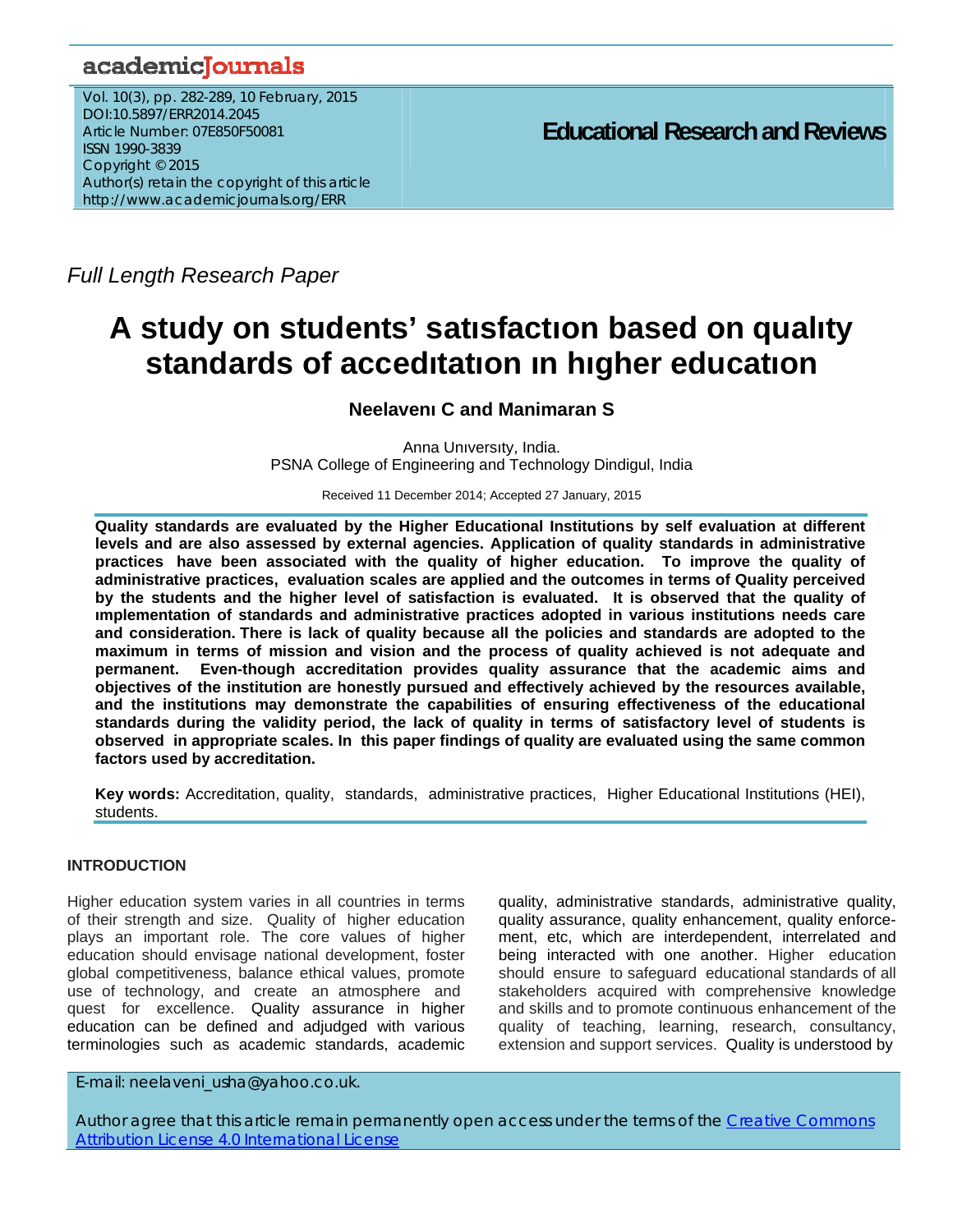the following five approaches as per David Garvin

1. Quality may be understood only by comparing the characteristics of excellence which approach is a philosophical

2. In measurable products Quality is defined as Product based

3. Quality which meets conformance of requirements of manufacturing products it is Manufacturing based approach

4. In Industries and business Quality approach is defined using value based.

5. The last approach is customer that is the person or user defines the Quality (Van der Berghe, 1995).

Different kinds of education systems are practiced around the world. Education system in India are governed and managed by the union government, state government and private bodies unlike western and European countries in which education systems are privatized. Education system in western country like USA is controlled and funded from three levels; they are federal, states and local. USA has the second largest number of education institutions in the world and has also the highest number of student enrollments in higher education in the world. United States Service Academies and Staff College are controlled by federal government whereas other universities are not directly regulated by federal government although federal government gives federal grant. Majority of the universities are controlled by the states and its territories. According to the status of higher education in different parts of the world, Murthy (2007) states, "India has the third largest higher education system in the world-after China and the USAwith 331 universities and 15,600 colleges as of 2004''. The number of degrees awarded by Indian educational institutions has grown by 70 per cent between 1990 and 2004 and the number of engineering degrees awarded has grown by 90 per cent. Of the 10.5 million students attending India's universities, the majority of enrolment is at the undergraduate level with 88.9 per cent of students enrolled in undergraduate programmes and 9.4 per cent in postgraduate programmes. India produces 2.5 million graduates and 350,000 engineers every year. Despite being one of the largest producers of degrees in the world, the quality of education in India is still unsatisfactory. India has hardly produced any worthwhile inventors in recent years. Almost every technology we use is from abroad.

According to the MHRD, Govt. of India, annual report 2009- 2010, there were 20 universities and 500 colleges at the time of Independence. At present, there are 746 universities and university-level institutions in the country. Out of which there are; 243 State Universities, 130 Deemed Universities, 53 States Private Universities, 40 Central Universities, 33 Institutions of National Importance established under the Act of Parliament and, 5 Institutions established under various states legislations. Apart from universities, there are 33,037 Colleges including 2,565 Women Colleges. Out of

total number of colleges, 7,362 Colleges (28 percent) have been recognized under Section 2 (f) and 5,997 Colleges (23 percent) under Section 12-B of the UGC Act, 1956.

UGC is one of the apex bodies of Higher Education in India. UGC, after the four decades of administered in higher education, National Commission for Higher Education and Research (NCHER) is going to be replaced by 2012. The system of higher education in India is going to be transformed by the policies of Foreign Direct Investment (FDI). The foreign countries educational institutes are ready to collaborate with Indian universities in order to bring better constructive educations system in the country. Higher Education and Research Draft Bill (2010) explain that the act to promote autonomy is necessary in Higher Educational Institutions to pursue knowledge and innovation and to facilitate access and opportunities to all and also to provide Integrated and solid growth in higher education (Retrieved from URL http: // www.aiuweb.org/ Notifications /HERB. pdf ,on 2 June2011). Specially, the Western and European countries will be collaborating with Indian universities to transform the higher education system in India. The Union Government has been taken up an initiative by creating joint venture and public-private partnerships with foreign countries to improve the quality of higher education in the country.

The Indian system of higher education system of India is considered (10+2) as Higher Secondary or Pre-University, which consists of compulsory two year course (class XI and XII). Higher Secondary level is the crucial stage of learning knowledge because is the stage to train the level for direct profession. The next level is considered asthreeyearsdegreecourse(10+2+3).This undergraduate three years degree course can be pursued after the completion of compulsory (10+2) level. The level of (10+2+3) three years degree course is considered as higher education that gives an options to specialize in the subject which he/she wants to pursue. Some of the professional educational councils in the country have different structures in higher education (10+2+4); it has four years degree courses unlike other degree courses. These courses are, Bachelor of Law (LLB), Bachelor of Technology (B.Tech), Bachelor of Medicine and Bachelor of Medicine (MBBS), etc. Higher education can be also called tertiary or third stage post secondary education; it also can be referred to as graduation. After crossing the line of three or four years degree courses, the individual can opt for  $(10+2+3+2)$  or  $(10+2+4+2)$  which is called post-graduation. In this stage, the courses are offered to specialize in various streams of higher learning and research. Apart from these degree courses, there are different kinds of academic Diplomas and Certificates depending on the structures and qualification of individual achievement. The growth of Higher Education from the year 1990 to 2011 is represented Table 1.

Educational institutions are expected to go through stringent quality assessment procedure by establishing Internal Quality Assurance Cell and conducting external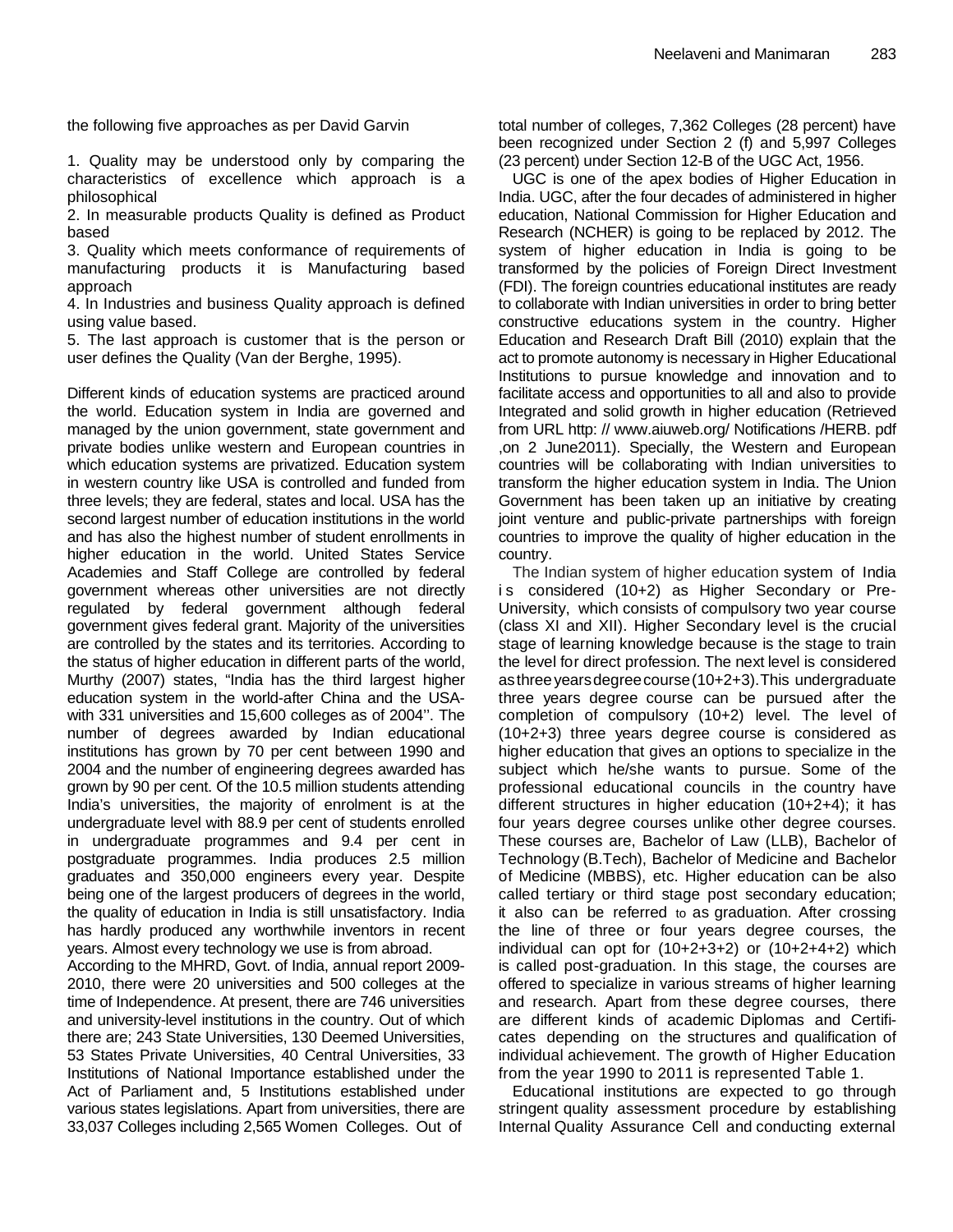**Table 1.** Growth of hıgher educatıon ın ındıa (yearwise).

| S.No.         | Υr      | No. of universities | No. of colleges |
|---------------|---------|---------------------|-----------------|
|               | 1990-91 | 190                 | 7346            |
| $\mathcal{P}$ | 2000-01 | 256                 | 12806           |
| 3             | 2010-11 | 634                 | 33023           |

quality assurance check by Academic and Administrative Audit Committee (AAAC) and also series of accreditation by National Assessment and Accreditation Council (NAAC) of the respective countries based on a set of pre- determined academic and administrative criteria. The monitoring and evaluation of the institution requires carefully structured system of internal and external introspection.

#### **Qualıty assurance organısatıons followed ın Indıan hıgher educatıon**

1. All India Council for Technical Education (AICTE) to be superseded by the National Board of Accreditation (NBA) for technical and management colleges

- 2. Quality Council of India (QCI)
- 3. Distance Education Council (DEC)
- 4. National Council for Teacher Education (NCTE)
- 5. Indian Council of Agricultural Research (ICAR)
- 6. Bar Council of India (BCI)
- 7. National Council for Teacher Education (NCTE)
- 8. Rehabilitation Council of India (RCI)
- 9. Medical Council of India (MCI)
- 10. Pharmacy Council Of India (PCI)
- 11. Indian Nursing Council (INC)
- 12. National Council for Indian Education (NCIE)
- 13. Central Council of Homoeopathy (CCH)
- 14. Central Council of Indian Medicine (CCIM)

15. National Assessment and Accreditation Council (NAAC)

- 16. Ministry of Human Resource Development (MHRD)
- 17. Association of Indian Universities (AIU)

The National Board of accreditation (Accreditation manual for UG programmes) has mentioned the operations of their two tier system. TIER- I is offered by Autonomous Institutions and University Departments particularly for engineering Programmes. TIER II is operated for non autonomous affiliated institutions. The criteria followed by both the systems are same and the only difference is the weightage on outcome parameters. Non autonomous and affiliated institutions are eligible for applying for TIER –I if they are sufficient with their outcome with TIER I weightage parameters.

The main significance of accreditation is

1. To make the institute/department aware about

weaknesses of the programme offered by it and act on suggestions for improvement.

2.To encourage the institute to move continuously towards the improvement of quality of its programme, and the pursuit of excellence.

3. To facilitate institutions for updating themselves in programme curriculum, teaching and learning processes, faculty achievements, students' skills/abilities/knowledge.

4. To excel among stakeholders. (peers, students, employers, societies etc.)

5. To facilitate receiving of grants from Government regulatory bodies and institutions/agencies.

6. To attain international recognition of accredited degrees awarded.

7. To facilitate the mobility of graduated students and professionals.

The evaluation team will visit the institution seeking accreditation of its programme(s) evaluate and validate the assessment of the institute. The common factors assessed by the evaluation team are,

- 1. Outcome of the education provided
- 2. Quality assurance processes, including internal reviews
- 3. Assessment
- 4. Activities and work of the students

5. Entry standards and selection for admission of students;

- 6. Motivation and enthusiasm of faculty;
- 7. Qualifications and activities of faculty members;
- 8. Infrastructure facilities;
- 9. Laboratory facilities;
- 10. Library facilities;
- 11. Industry participation;
- 12. Organization.

For this assessment of evaluation team discussion with Head of the Department, Faculty members, students and management are arranged. The same scales are used as different questions from students of various institutions of South India.

#### **Objectıves of the study**

1. To Study the quality standards and nature of higher education pursued by the selected districts in South India. 2. To assess the level of satisfaction by the students regarding the administrative practices at higher education institutions in the selected Districts.

#### **REVIEW OF LITERATURE**

To measure service quality, widely SERVQUAL measure (Parasuraman et al., 1988) has been used. The importance-performance framework (Martilla and James, 1977) is best explained as an absolute performance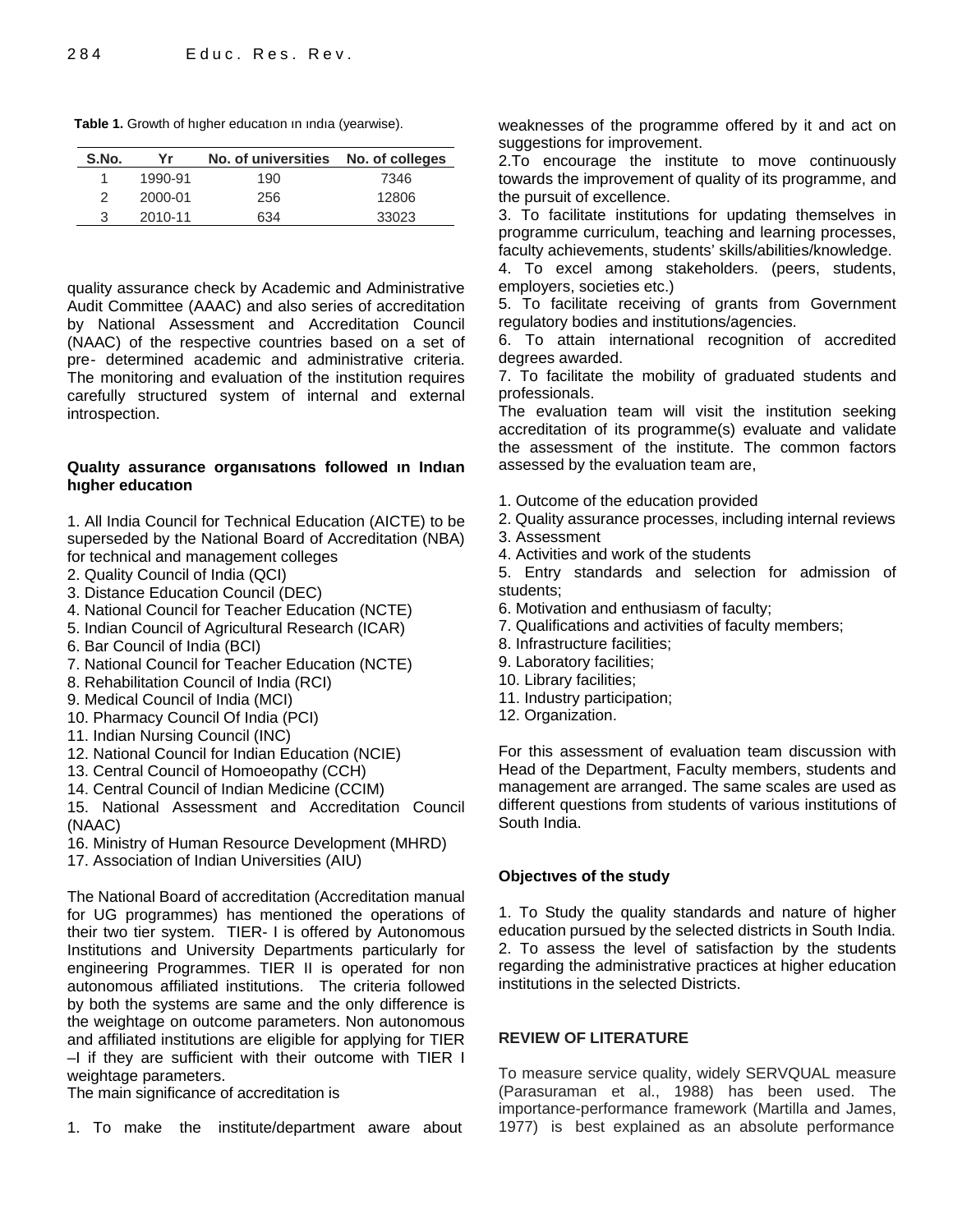measure of customer perceptions (Wright and O'Neill, 2002). In order to compete the quality of Higher Education globally various studies have been focused on (Aldridge and Rowley, 1998; Athiyaman, 1997; Moogan et al., 2001; Oldfield & Baron, 2000). It is important for institutional policy makers to be aware of the influential factors and the associated impact on potential students (Moogan et al., 2001) in order to satisfy the student's requirements and the universities must be aware of how they are perceived in the market by their own product offerings. Expectations and perceptions have been measured separately to produce a relative measure of service quality in Higher Education with relative to the consumers' expectation (Wright and O'Neill, 2002). For instance, Crosby has defined quality as "conformance to requirements" that has a producer perspective, and Deming's and Juran's definitions have a user-based perspective.

At present high premium for students' satisfaction and their perception of service quality focus more attention on these institutions of higher education. The implication of students' satisfaction for higher education by Firdaus (2006a, 2006B); Gbadamosi and De Jager (2009) and these have been used in various contexts. Oliveira-Brochado and Marques (2007) argued that instruments used should be specific to the country, as there are significant country-specific implications arising from the context in which the institution belong. Over the last decade service quality in Higher education has became very important (Athiyaman, 1997; Cheung et al., 2011; Oldfield and Baron, 2000). Munteanu et al. (2010) also state that customers satisfaction becomes an important differentiator. While the SAC student as customer, in many HEIs university administrators are forced to provide students satisfaction. In an attempt to get an indication of the successfulness of providing products to the market, organizations are engaging in measuring customer satisfaction. Senthilkumar and Arulraj (2011) argue that students are the primary customers of an institution of higher education and often take different roles. Hemsley-Brown (2006) and Senthilkumar and Arulraj (2011) point out that, based on a solid understanding of higher education and on management thoughts and practices, currently higher education systems are democratized. In the service delivery process employees of institutions of higher education are also related to quality. The student as customer (SAC) model of higher education is relatively recent but has generated heated debate among academics. Recent studies (Finney and Finney, 2010; Maringe, 2011; Nordensvard, 2011; Williams, 2011) have all argued for a more cautious and balanced position. The pro-SAC model and position is provided fortress by many world governments' move to redirect the responsibility for funding HE in universities from central governments to individual students (Maringe, 2011). The SAC model advocates have posited that promoting this model helps to democratise the HE experience, increase accountability and contributes to enhanced quality (Maringe, 2011). On the other hand, however, students being only one of the stakeholders in HE (others include parents, government, staff and other parties) make this model both unbalanced and inadequate.

#### **RESEARCH METHODOLOGY**

The research method used is qualitative and descriptive in design. Stratified proportionate sampling is adopted and the required samples were collected in selected region. Primary Data were collected from Educational institutions of Southern Region of India through a well structured questionnaire format, based on accreditation criteria for evaluation of students feedback from quality ensuring institution regarding all information from all the academic, administrative and infrastructural units on programmes offered, performance of teaching, learning, research and extension activities of teachers, students enrolment, faculty strength, infrastructure, evaluation, internal assessment, results of students, placement, student support services, progression of students, etc, is assessed.

#### **ANALYSIS AND FINDINGS**

To improve the quality of administrative practices, evaluation scales are applied and the outcomes in terms of quality perceived by the students and the higher level of satisfaction are evaluated. Even-though accreditation provides quality assurance that , the academic aims and objectives of the institution are honestly pursued and effectively achieved by the resources available, Quality in terms of satisfactory level of students is observed and it is evaluated in appropriate scales in this research. Students satisfaction is more important and it plays the major role in creating Quality impact of an institution'. This study is proposed and various standards adopted in all levels of the institution are assessed in this research. Quality practices adopted, applied and delivered in terms of students satisfaction are evaluated by the based on the Feedback of students in the form of questionnaire as common factors used by the accreditation team quality of administrative practices and evaluation scales are applied and the outcomes in terms of quality perceived by the students ; and the level of satisfaction is evaluated.

It is found that customer satisfaction largely depends on the degree to which a product that is supplied by an organization meets or surpasses customer expectations (Khan and Matley, 2009; Telford and Masson, 2005). Furthermore, in their exploratory study to bridge our knowledge gap Finney and Finney (2010) found that students are the major beneficiary and suggest a more blended approach which allows students to take a citizenship perspective.

#### **Frequency distribution of the students from selected districts of South India**

In this frequency distribution Table 2 represents 23.8% of the respondents belong to Madurai, 31% of the respondents belong to Dindigul, 11.9% of the respondents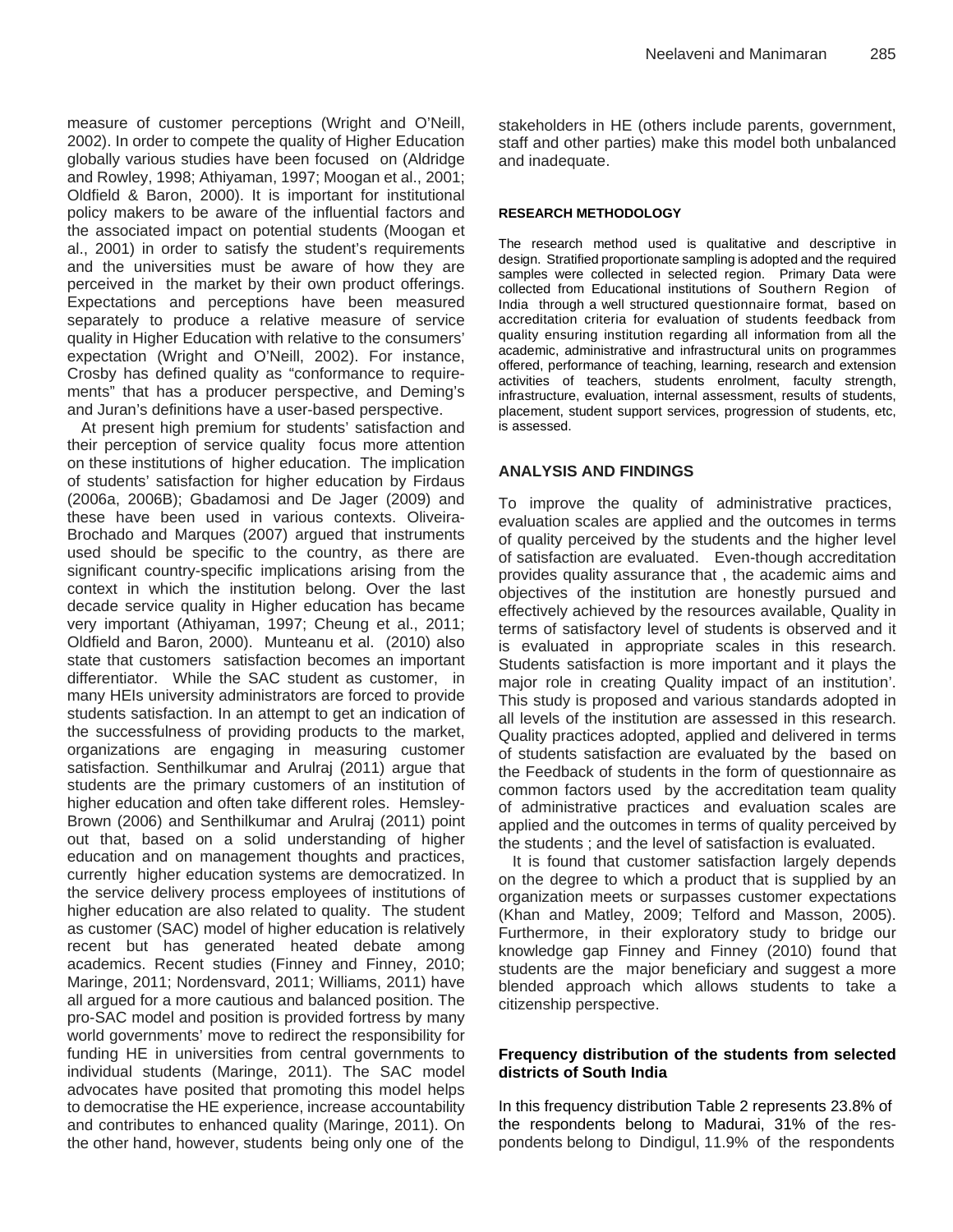| Place of the college |            | <b>Frequency distribution</b><br>of students | <b>Percent</b> |       | <b>Cumulative</b><br>percent |
|----------------------|------------|----------------------------------------------|----------------|-------|------------------------------|
| Valid                | Madurai    | 140                                          | 23.8           | 23.8  | 23.8                         |
|                      | Dindigul   | 182                                          | 31.0           | 31.0  | 54.8                         |
|                      | Theni      | 70                                           | 11.9           | 11.9  | 66.7                         |
|                      | Ramnad     | 56                                           | 9.5            | 9.5   | 76.2                         |
|                      | Sivagangai | 140                                          | 23.8           | 23.8  | 100.0                        |
|                      | Total      | 588                                          | 100.0          | 100.0 |                              |

**Table 2.** Frequency distribution of the students from selected districts of South India.

**Table 3.** Chi-square test for association between administrative practices adopted and quality of administrative practices perceived by students.

| Level of<br>administrative | Level of administrative practices<br>perceived by students |                 |          | Total       | Chi<br>square | P value      |
|----------------------------|------------------------------------------------------------|-----------------|----------|-------------|---------------|--------------|
| practices adopted          | Low                                                        | <b>Moderate</b> | High     |             | value         |              |
| Low                        | 93                                                         | 54              | 25       | 172         |               |              |
|                            | (54.1%)                                                    | (31.4%)         | (14.5%)  | $(100.0\%)$ |               |              |
|                            | $[62.8\%]$                                                 | [19.9%]         | [14.9%]  | [29.3%]     |               |              |
| <b>Moderate</b>            | 38                                                         | 162             | 41       | 241         |               |              |
|                            | $(15.8\%)$                                                 | 67.2%           | 17.0%    | 100.0%      |               |              |
|                            | [25.7%]                                                    | 59.6%           | 24.4%    | 41.0%       |               |              |
|                            |                                                            |                 |          |             | 198.154       | $< 0.001$ ** |
| High                       | 17                                                         | 56              | 102      | 175         |               |              |
|                            | $(9.7\%)$                                                  | $(32.0\%)$      | (58.3%)  | $(100.0\%)$ |               |              |
|                            | [11.5%]                                                    | [20.6%]         | [60.7%]  | [29.8%]     |               |              |
|                            | 148                                                        | 272             | 168      | 588         |               |              |
| Total                      | (25.2%)                                                    | (46.3%)         | (28.6%)  | $(100.0\%)$ |               |              |
|                            | [100.0%]                                                   | [100.0%]        | [100.0%] | [100.0%]    |               |              |

Note : 1. The value within () refer to Row Percentage; 2. The value within [ ] refer to Column Percentage; 3.\*\* Denotes significant at 1% level.

belong to Theni, 9.5% of the respondents belong to Ramnad and 23.85% of respondents belong to Sivagangai Districts.

#### *Hypothesis – I*

*H0 = There is no association between quality of administrative practices adopted in HEI and satisfaction of the students* 

Since  $p < 0.01$  (Table 3) the null hypothesis is rejected at 1% level of significance. Hence concluded that there is association between administrative practices adopted and quality of administrative practices perceived by students. Based on the row and column percentage, the quality of administrative practices adopted in Institutions is low and needs to be improved by satisfying the level of perception of the student.

Brochado (2009) points out that students are considered to be "primary customers" of an institution of higher education, because they are the direct recipients of the service provided by the Educational Institution. Yeo (2008) places higher education as a service industry and the primary focus of institutions is to provide quality learning experiences to students.

#### *Hypothesis – II*

 $H_0$  = There is no lack of Quality with regard to *Administrative Practices perceived by students in HEI* 

Table 4 represents that  $p < 0.01$  and the null hypothesis is rejected at 1 %level of significance. Hence concluded that there is significant difference between mean ranks towards administrative practices perceived by students.

Placement opportunities to students and ındustrial visit expertise needs to be concentrated and improved. Next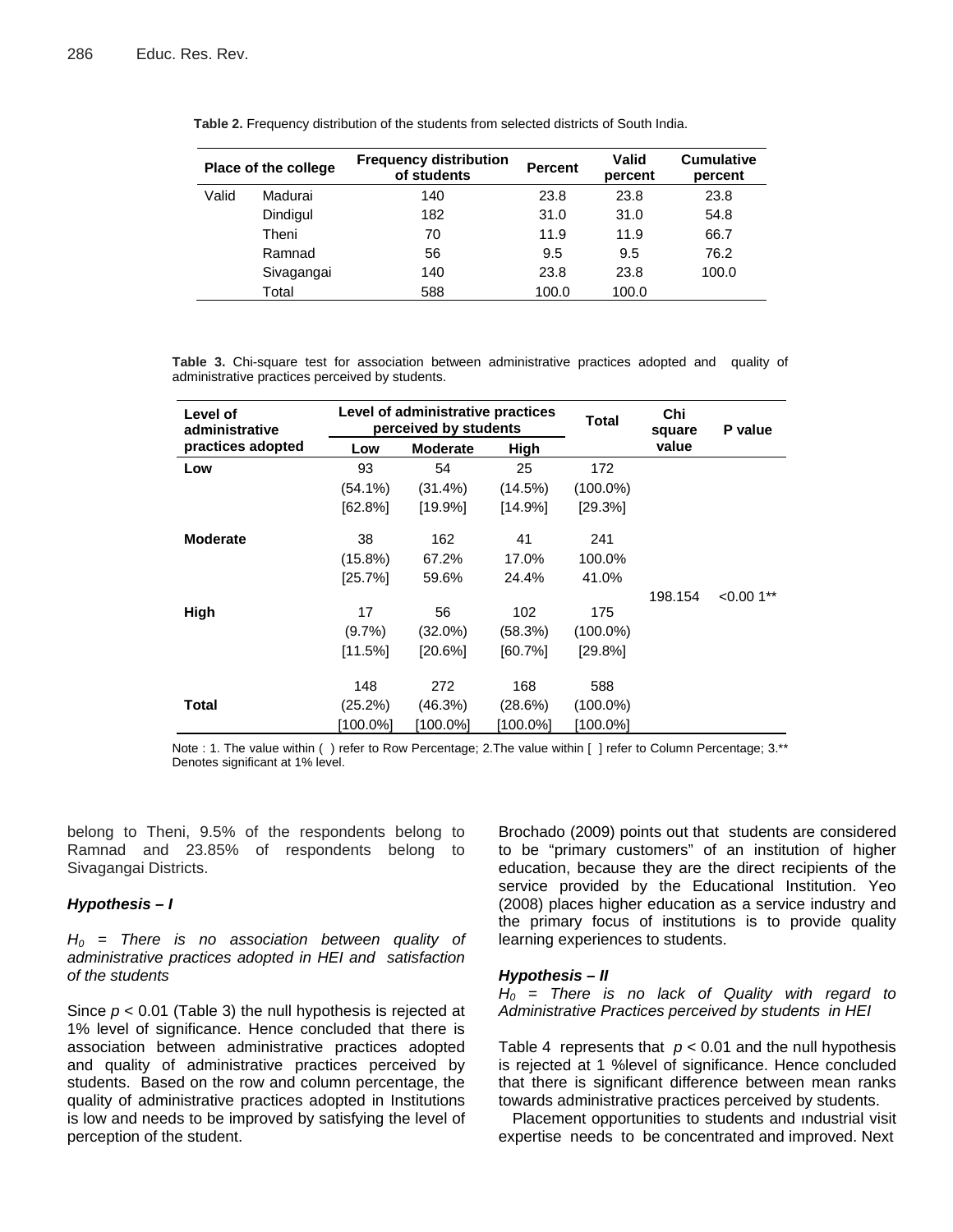| <b>Administrative practices</b>                                                      | Mean<br>rank | Chi-square<br>value | P value     |
|--------------------------------------------------------------------------------------|--------------|---------------------|-------------|
| Computing facilities to students is good                                             | 6.44         |                     |             |
| Library facilities to students is satisfied                                          | 6.09         |                     |             |
| Class room / Laboratory facilities to students are very good                         | 6.78         |                     |             |
| Curriculum / project quidance to students is remarkable                              | 7.36         |                     |             |
| Student assessment is satisfied                                                      | 7.32         |                     |             |
| Extracurricular activities facilitated to student is good                            | 6.20         | 383.154             | $< 0.001**$ |
| Industrial visit expertise is carried out                                            | 5.94         |                     |             |
| Students involvement in Symposiums, Seminars, Conferences held at your college       | 7.36         |                     |             |
| Disciplinary actions towards student is satisfied                                    | 7.13         |                     |             |
| General facilities like Toilet, Drinking Water, are adequate and maintained properly | 6.04         |                     |             |
| Administrative approach for utilization of facilities is satisfied                   | 6.42         |                     |             |
| Placement opportunities to student is highly appreciated                             | 4.93         |                     |             |

**Table 4.** Friedman test for significant difference between mean ranks towards administrative practices perceived by students.

Note: \*\* Denotes significant at 1% level; N = 588; Chi-Square = 383.154; df = 11; Asymp Sig = .000.

Table 5. Pearson correlation coefficient between administrative practices adopted, applied, delivered and perceived by student.

| <b>Administrative practices</b>                              | Administrative<br>Administrative<br>practices<br>practices<br>adopted<br>applied |                          | Administrative<br>practices<br>delivered | <b>Quality of administrative</b><br>practices perceived by<br>students |  |
|--------------------------------------------------------------|----------------------------------------------------------------------------------|--------------------------|------------------------------------------|------------------------------------------------------------------------|--|
| Administrative Practices Adopted                             |                                                                                  | $.802$ <sup>(**)</sup>   | $.620$ <sup>(**)</sup>                   | $.767$ <sup>(**)</sup> )                                               |  |
| Administrative Practices Applied                             | $.802$ <sup>**</sup> )                                                           |                          | $.720$ <sup>(**)</sup> )                 | $.827$ <sup>(**)</sup> )                                               |  |
| Administrative Practices Delivered                           | $.620$ <sup>(**)</sup>                                                           | $.720$ <sup>(**)</sup> ) |                                          | $.712$ <sup>**</sup> )                                                 |  |
| Quality of Administrative Practices<br>Perceived by Students | $.767$ <sup>(**)</sup> )                                                         | $.827$ (**)              | $.712$ <sup>**</sup> )                   |                                                                        |  |

Note: \*\* Correlation is significant at 1% level.

the general facilities like toilet, drinking water, are not adequate when compared to number of students and it is not maintained frequently. Curriculum and project guidance is remarkable; also student assessment is comparatively fair ; overall all the factors do not fulfill the satisfactory level of students in higher degree, as observed in this hypothesis,

#### *Hypothesis – III*

 $H_0$  = The students are satisfied with the quality of *administrative practices adopted applied and delivered in higher educational ınstitutions* 

In Table 5, the correlation coefficient between administrative practices adopted and administrative practices applied is 0.802 which indicates 80% positive relationships between administrative practices adopted and applied and is significant at 1% level. The correlation coefficient between administrative practices adopted and administrative practices delivered is 0.620, which indicates 62%positiverelationshipsbetweenadministrative practices adopted and delivered and is significant at 1% level. The correlation coefficient between administrative practices adopted and administrative practices perceived by students is 0.767 which indicates 76 % positive relationships between administrative practices adopted and administrative practices perceived by students and is significant at 1% level. The correlation coefficient between administrative practices applied and administrative practices delivered is 0.720 which indicates 72 % positive relationships between administrative practices applied and delivered and is significant at 1% level. The correlation coefficient between administrative practices applied and administrative practices perceived by students is 0.827 which indicates 82 % positive relationships between administrative practices applied and administrative practices perceived by students and is significant at 1% level. The correlation coefficient between administrative practices delivered and administrative practices perceived by students is 0.712 which indicates 71% positive relationships between administrative practices delivered and administrative practices perceived by students and is significant at 1% level. The increased level of competition in the education environment has led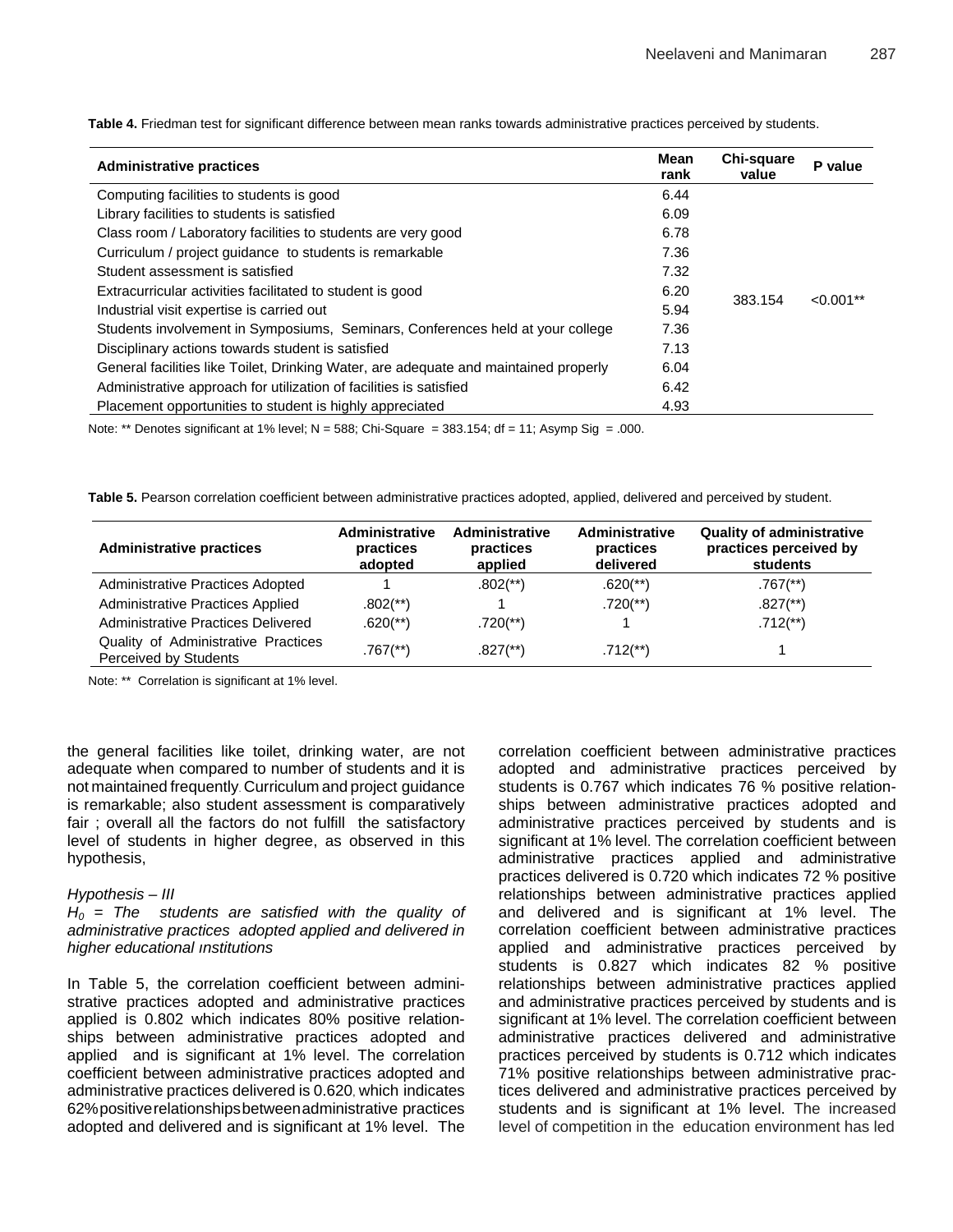to institutions of higher education including managerial techniques to improve the efficiency and quality. (Telford and Masson, 2005; Yeo, 2008) and switch from a passive to a more active market approach (Ivy, 2008).

#### **CONCLUSION AND RECOMMENDATIONS**

The practices and standards of quality assurance are framed by methodological questions about the quality understood by the evaluation team. This paper reveals that the quality assurance determinations need to take account of students expectation and satisfaction. Excellence is appropriate term to mention the degree of quality. To excel in quality of standards and administrative practices students' output and satisfaction is more important. As per the degree of level of satisfaction, the following findings were made in general. Educational Institutions should enhance the resources mobility. Flexible and transparent recruitment procedures should be adopted to maintain the Administrative Policy strong. Research independence should be provided for every individual career prospects. Educational Institutions should concentrate to promote knowledge with full involvement in focusing on Communication and Personality skills to overcome this knowledge based society. Learning opportunities should be open to all in a systematic and merit based offers. They are expected to refine and redefine the educational system focusing on priorities which could enrich the research and scientific areas.

To this end, Institutions will have to revise their structures and organizations such as staff management, evaluation, funding, teaching methods, Infrastructural facilities etc., Therefore educational services by institutions of higher education necessitates interaction between the students, lecturers, parents, alumni, employers, the community and the government, amongst others, and will influence overall satisfaction of the various stakeholders (Nicolescu, 2009). SenthilkumarandArulraj(2011), however, state that among all stakeholders, the students of the institution are to be considered the most important stakeholder as they are the most significant customers of institutions of higher education compared to other stakeholders.

It is observed that the quality of ımplementation of standards and administrative practices and the process of ımplementation needs care and consideration with regard to perception of the students in the research area. There is lack of quality because all the policies and administrative practices are adopted to the maximum. This study is based on the students' perception and research may also considered by taking all the stakeholders of Higher Educational Institutions in all the region. To create quality in all dimensions to reach the best practice by means of vision and mission higher satisfactory level for evaluation is used considering the most common factors used by accreditation evaluation team. It is significant that even after or before quality assurance is validated by expert team, the satisfactory level of students is not registered openly because of limitations and restrictions crossed by the students.

#### **Conflict of Interests**

The author has not declared any conflict of interests.

#### **REFERENCES**

- Aldridge S, Rowley J (1998). Measuring customer satisfaction in higher education. Qual. Assurance Educ. 6(4):197–204.
- Athiyaman A (1997). Linking student satisfaction and service quality perceptions: the case of university education. Euro. J. Market. 31(7):528–540.
- Brochado A (2009). Comparing alternative instruments to measure service quality in higher education. Qual. Assurance Educ. 17(2):174–190.
- Cheung ACK, Yuen TWW, Yuen CYM, Cheng YC (2011). Strategies and policies for Hong Kong's higher education in Asian markets. Intl J. Edu. Manage. 25(2):144-163.
- De Jager JW, Gbadamosi G (2009). 'Specific remedy for specific problem': measuring service quality in South African higher education. Higher Educ. 60(3):251–267.
- Finney TG, Finney RZ (2010). Are students their universities' customers? An exploratory study. Educ. Train. 52(4): 276–291.
- Firdaus A (2006a). The development of HEdPERF: a new measuring instrument of service quality for the higher education sector. Intl. J. Consumer Stu. 30(6):569–581.
- Firdaus A (2006b). Measuring service quality in higher education: three instruments compared. Int. J. Res. Method Educ. 29(1):71–89.
- Hemsley-Brown J, Oplatka I (2006). Universities in a competitive global marketplace. Int J. Public Sector Manage 19(4):316–338.
- Ivy J (2008). A new higher education marketing mix: the 7 P's for MBA marketing. Intl. J. Educ. Manage. 22(4):288–299.
- Khan H, Matley H (2009). Implementing service excellence in higher education. Educ. Train. 51(8/9):769–780.
- Maringe F (2011). The students as consumer: affordances and constraints in a transforming higher education environment. In M. Molesworth, R. Scullion, & E. Nixon (Eds.), The marketization of higher education and the student as consumer (pp.142–154). London and NY: Routledge: Taylor & Francis.
- Martilla JA, James JC (1977). Importance-performance analysis. J. Market. 41(1):77–79
- Moogan YJ, Baron S, Bainbridge S (2001). Timings and trade-offs in the marketing of higher education courses: a conjoint approach. Marketing Intelligence & Planning, 19(3):179–187.
- Nordensvard J (2011). The consumer metaphor versus the citizen metaphor: different sets of roles for students. In M. Molesworth, R. Scullion, & E. Nixon (Eds.), The marketization of higher education and the student as consumer London and NY: Routledge: Taylor Francis pp.157–169.
- Oldfield B, Baron S (2000). Student perceptions of service quality in a UK university business and management faculty. Qual. Assurance Educ. 8(2):85–95.
- Oliveira-Brochado A, Marques RC (2007). Comparing alternative instruments to measure service quality in higher education. FEP Working Papers, December. pp.258
- Parasuraman A, Zeithaml VA, Berry LL (1988). SERVQUAL: a multipleitem scale for measuring consumer perceptions of services quality. J. Retailing. 64(1):12-40.
- Senthilkumar N, Arulraj A (2011). SQM-HEI- determination of service quality measurement of higher education in India. J. Modelling Manage. 6(1):60-78.
- Telford R, Masson R (2005). The congruence of quality values in higher education. Qual. Assurance Educ. 13(2):107–119.